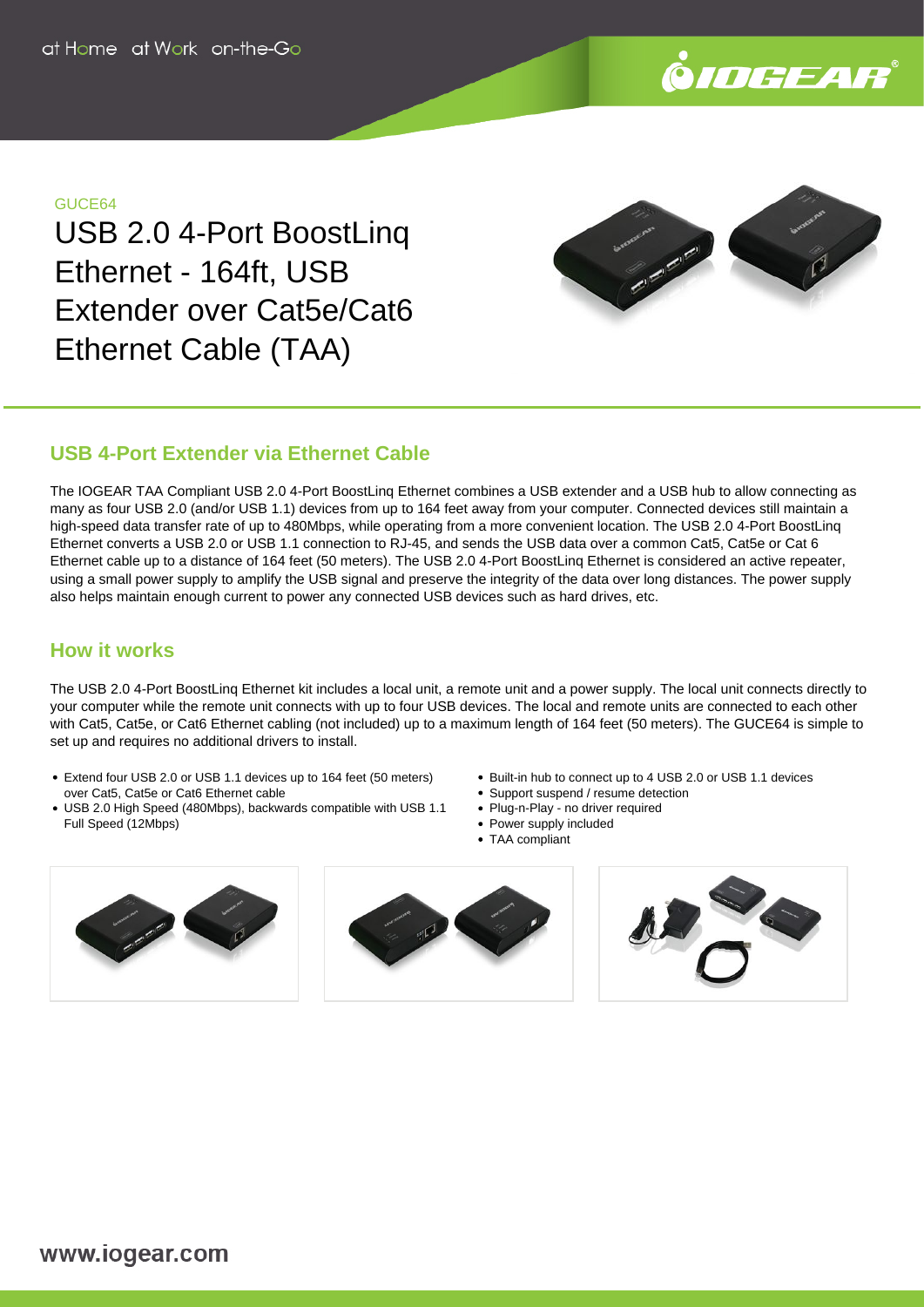



### **Requirements**

# **Package Contents**

- **Hardware:**
- USB 2.0 port
- USB 2.0 devices
- CAT5e, CAT6, CAT6e or Better Solid Core RJ45 Ethernet cables
- **Operating System:**
- Windows® XP, Windows Vista®, Windows® 7, Windows® 8, Windows<sup>®</sup> 8.1, Windows® 10
- Mac OS 9 to 10.x
- Oracle® Solaris
- Linux®, Unix and other USB supported systems\*
- Google Chrome OS™

\*Additional drivers and support may be needed

- 1 x GUCE64 Local
- unit
- 1 x GUCE64 Remote unit
- 1 x USB Type A to B Cable
	- 1 x Power Adapter
	- 1 x Quick Start Guide
	- 1 x Warranty Card